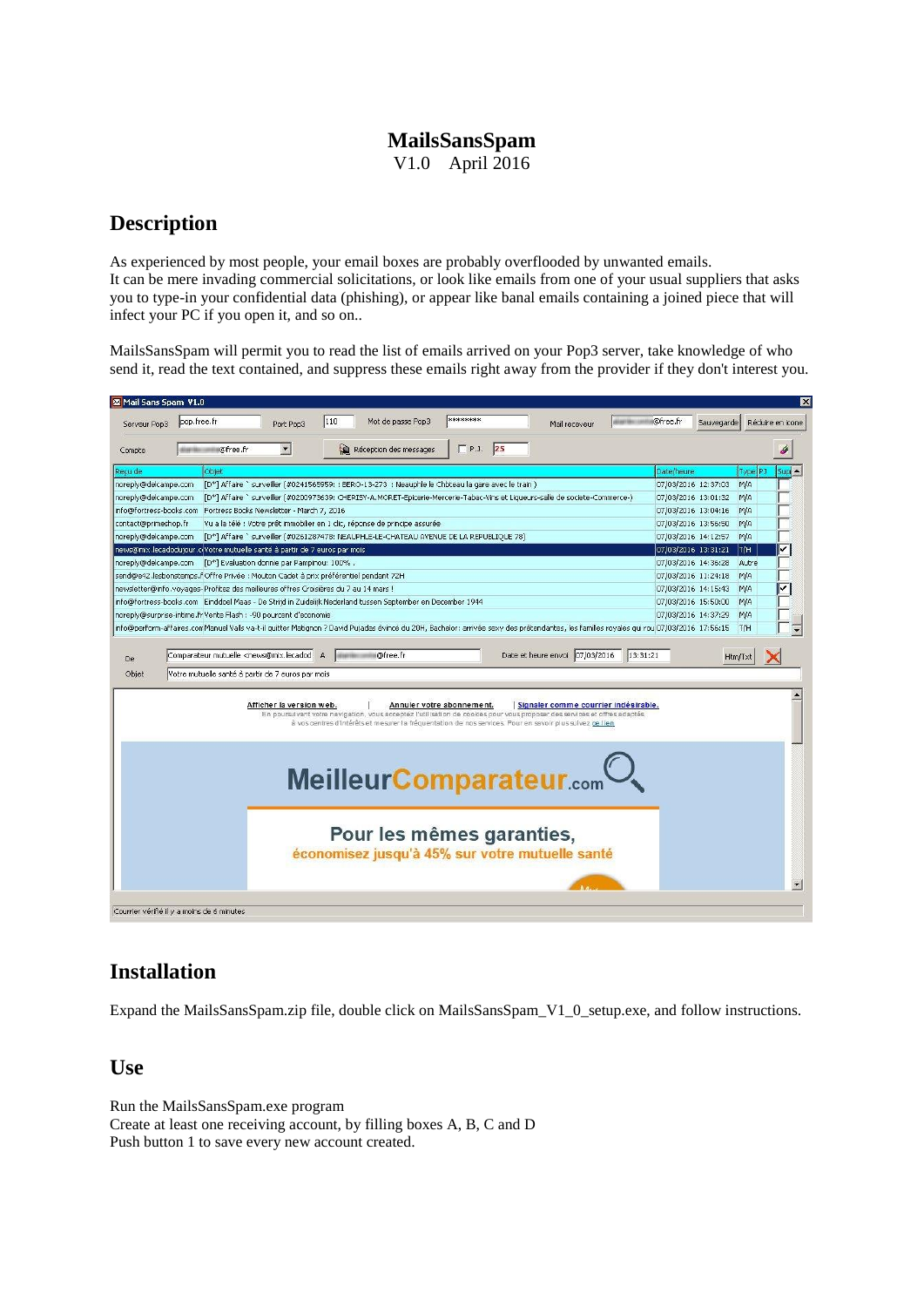

As soon as you have created your receiving accounts, you can choose the one to be in-use with the drop-list marked 2

Push button 3 to read from the server the list of messages available for that account

If you wish to know the number of joined pieces for every message, and possibly download them, check the box marked 4

To see a preview of one of the messages, click on the corresponding line. You can toggle between Html preview and Text by pushing button 7 Keep in mind that this preview doesn't suppress the message on the server To close the preview window, push button 8

To suppress one or several messages on the server, check boxes 6, and push on the button. Be careful: This operation of suppression on the server is irreversible.

The main window of the program can be reduced to an icon in the system-tray by pushing button 5. MailsSansSpam will remain active and will verify every six minutes automatically if new emails arrived on the server.

The receiving accounts recorded on the P.C. are ciphered, and therefore will remain private.

### **Black list**

You can update a list of unwanted email adresses with a simple text file.

#### Mail Sans Spam : Liste noire

| assistance@free.mobile.com 17/04/2016<br>Prixtel 27/04/2016 |            |            |  |  |  |  |
|-------------------------------------------------------------|------------|------------|--|--|--|--|
| @andressaflores                                             | 28/04/2016 |            |  |  |  |  |
| @audible.fr                                                 | 27/04/2016 |            |  |  |  |  |
| @box-alert.com 06/04/2016                                   |            |            |  |  |  |  |
| @bs-vouspresente.com                                        |            |            |  |  |  |  |
| @cherkguas.com 18/04/2016                                   |            |            |  |  |  |  |
| @cmso-clients.com 17/04/2016                                |            |            |  |  |  |  |
| @champs-avenue.fr                                           |            | 21/04/2016 |  |  |  |  |